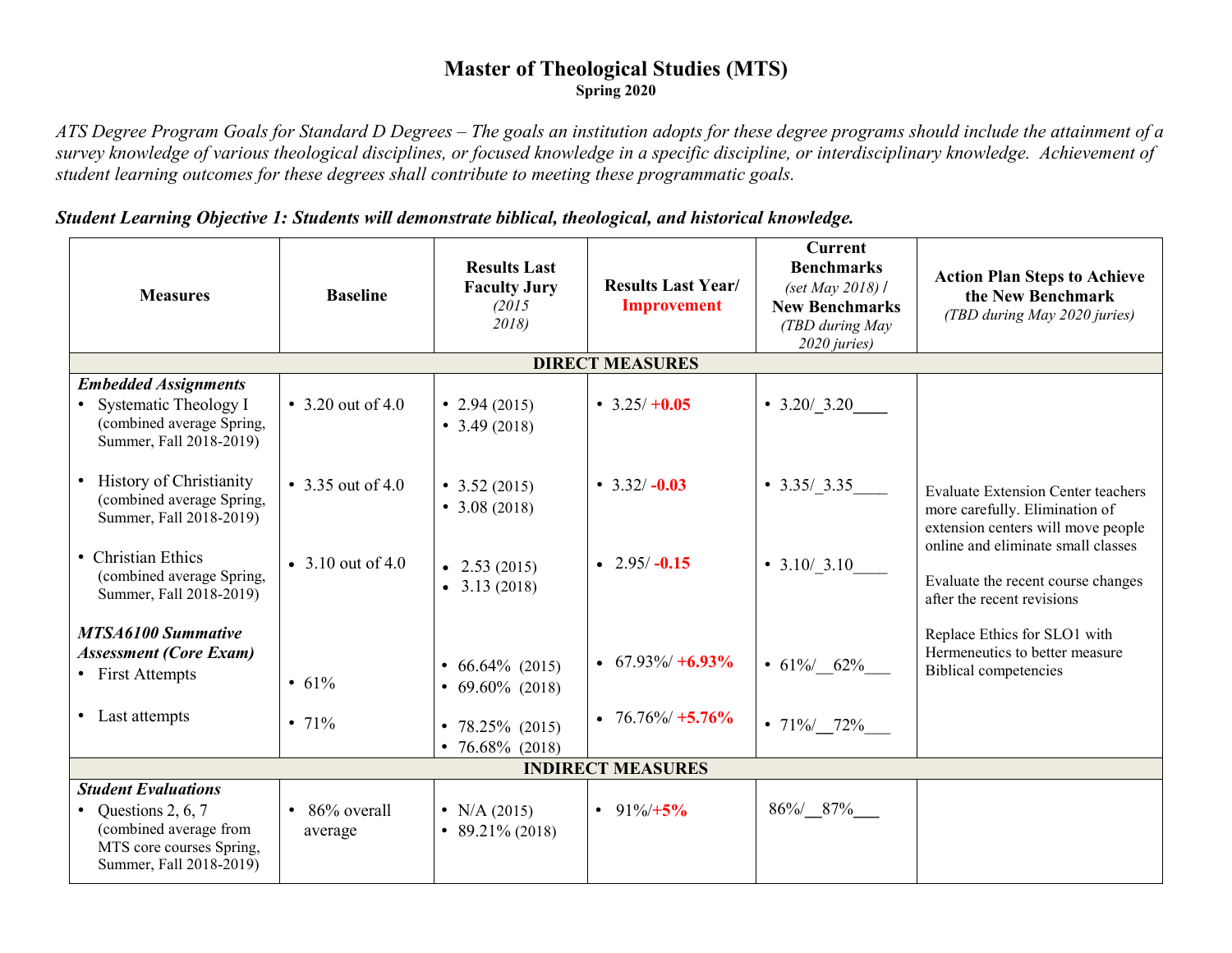*Student Learning Objective 2: Students will communicate their understanding of cultural and historical contexts.*

| <b>Measures</b>                                                                                                                            | <b>Baseline</b>                                | <b>Results Last</b><br><b>Faculty Jury</b> | <b>Results Last Year/</b><br><b>Improvement</b>               | <b>Current</b><br><b>Benchmarks</b><br>(set May 2017) $\ell$<br><b>New Benchmarks</b><br>(TBD during May<br>2018 juries) | <b>Action Plan Steps to Achieve</b><br>the New Benchmark<br>(TBD during May 2018 juries) |  |  |
|--------------------------------------------------------------------------------------------------------------------------------------------|------------------------------------------------|--------------------------------------------|---------------------------------------------------------------|--------------------------------------------------------------------------------------------------------------------------|------------------------------------------------------------------------------------------|--|--|
|                                                                                                                                            |                                                |                                            | <b>DIRECT MEASURES</b>                                        |                                                                                                                          |                                                                                          |  |  |
| <b>Embedded Assignments</b><br>• History of Christianity<br>(combined average Spring,<br>Summer, Fall 2018-2019)                           | • 3.35 out of 4.0                              | • $3.52(2015)$<br>• $3.08(2018)$           | • $3.32/-0.03$                                                | $\bullet$ 3.35/3.35                                                                                                      | Add ETHC as an evaluative<br>course                                                      |  |  |
| <b>INDIRECT MEASURES</b>                                                                                                                   |                                                |                                            |                                                               |                                                                                                                          |                                                                                          |  |  |
| <b>Student Evaluations</b><br>Questions 6, 9<br>$\bullet$<br>(combined average from<br>MTS core courses Spring,<br>Summer, Fall 2018-2019) | 86% overall<br>$\bullet$<br>average            | • N/A $(2015)$<br>• 89.14% (2018)          | $91.5\%/+5.5\%$<br>$\bullet$                                  | • $86\% / \_ 87\%$                                                                                                       |                                                                                          |  |  |
| <b>Degree Program Survey</b><br>• Core Competencies:<br>Christian Theological<br>Heritage (Fall/Spring 2018-<br>2019)                      | • 81% respond<br>with $4-5$ on<br>Likert scale | • N/A $(2015)$<br>$\bullet$ 83.7% (2018)   | $\cdot$ 89.5% respond<br>with 4-5 on Likert<br>scale/ $+8.5%$ | • 81% 82%                                                                                                                |                                                                                          |  |  |